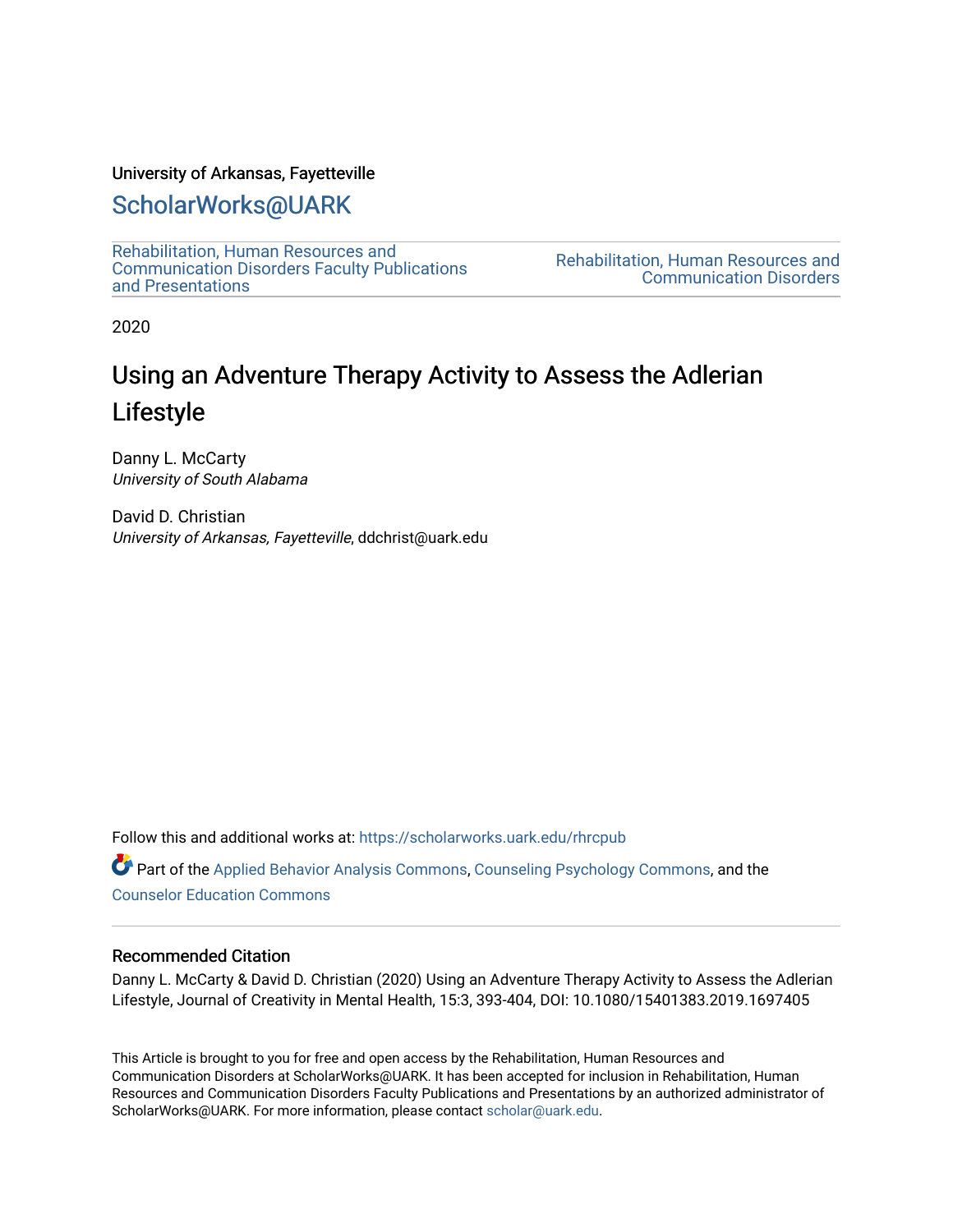

### **Ubuntu: Using an Adventure Therapy Activity to Assess the Adlerian Lifestyle**

 $\|$ 

| Ubuntu: Using an Adventure Therapy Activity to Assess the<br><b>Adlerian Lifestyle</b> |                                                                                         |  |
|----------------------------------------------------------------------------------------|-----------------------------------------------------------------------------------------|--|
| Journal:                                                                               | Journal of Creativity in Mental Health                                                  |  |
| Manuscript ID                                                                          | WCMH-2018-0080                                                                          |  |
| Manuscript Type:                                                                       | Creative Interventions in Counseling                                                    |  |
| Keywords:                                                                              | Adlerian theory, Adventure therapy, Lifestyle analysis, Ubuntu, Creative<br>assessments |  |
|                                                                                        |                                                                                         |  |
|                                                                                        | ×                                                                                       |  |
|                                                                                        |                                                                                         |  |
|                                                                                        |                                                                                         |  |
|                                                                                        |                                                                                         |  |
|                                                                                        |                                                                                         |  |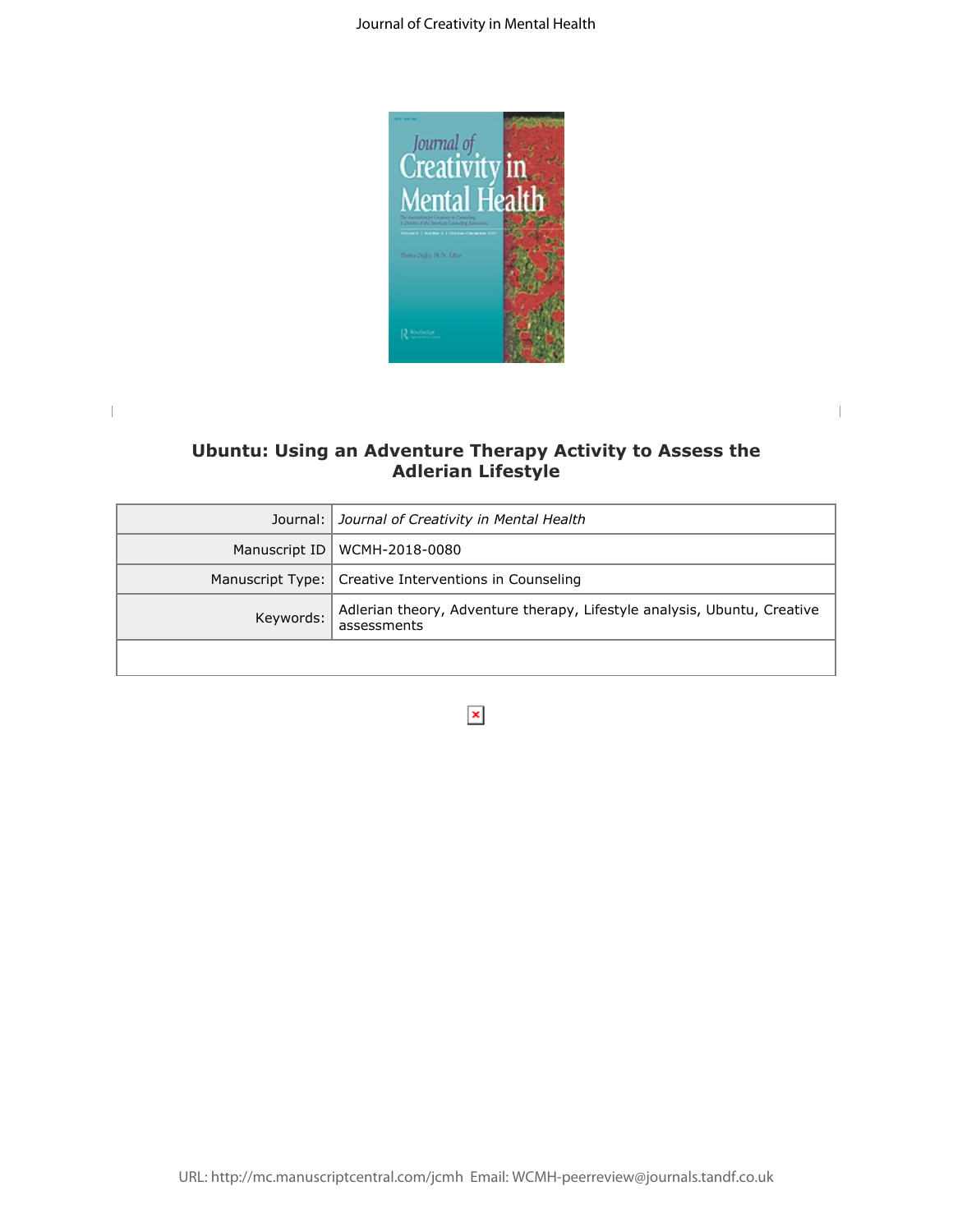### Running head: USING UBUNTU TO EXPLORE THE LIFESTYLE

### Abstract

The lifestyle is a central concept in Adlerian theory necessary for understanding a client and the purpose of behavior. Although there are a variety of methods counselors can employ to explore the lifestyle, to date, no literature addressing the use of Adventure Therapy (AT) exists. Adventure Therapy is a creative and interactive mode of counseling consistent with Adlerian theory that uses creativity and experiential activities to foster insight, awareness, and growth in clients. This article introduces a creative way to explore the client's lifestyle using an AT activity called Ubuntu cards. The authors provide an overview of Adlerian theory, define Adlerian lifestyle, and explore traditional methods of assessing the lifestyle. The article also includes a detailed outline for using Ubuntu cards to assess a client's lifestyle.

MELIE DE CINCILLE *Keywords***:** Adlerian theory, adventure therapy, lifestyle analysis, Ubuntu, creative assessments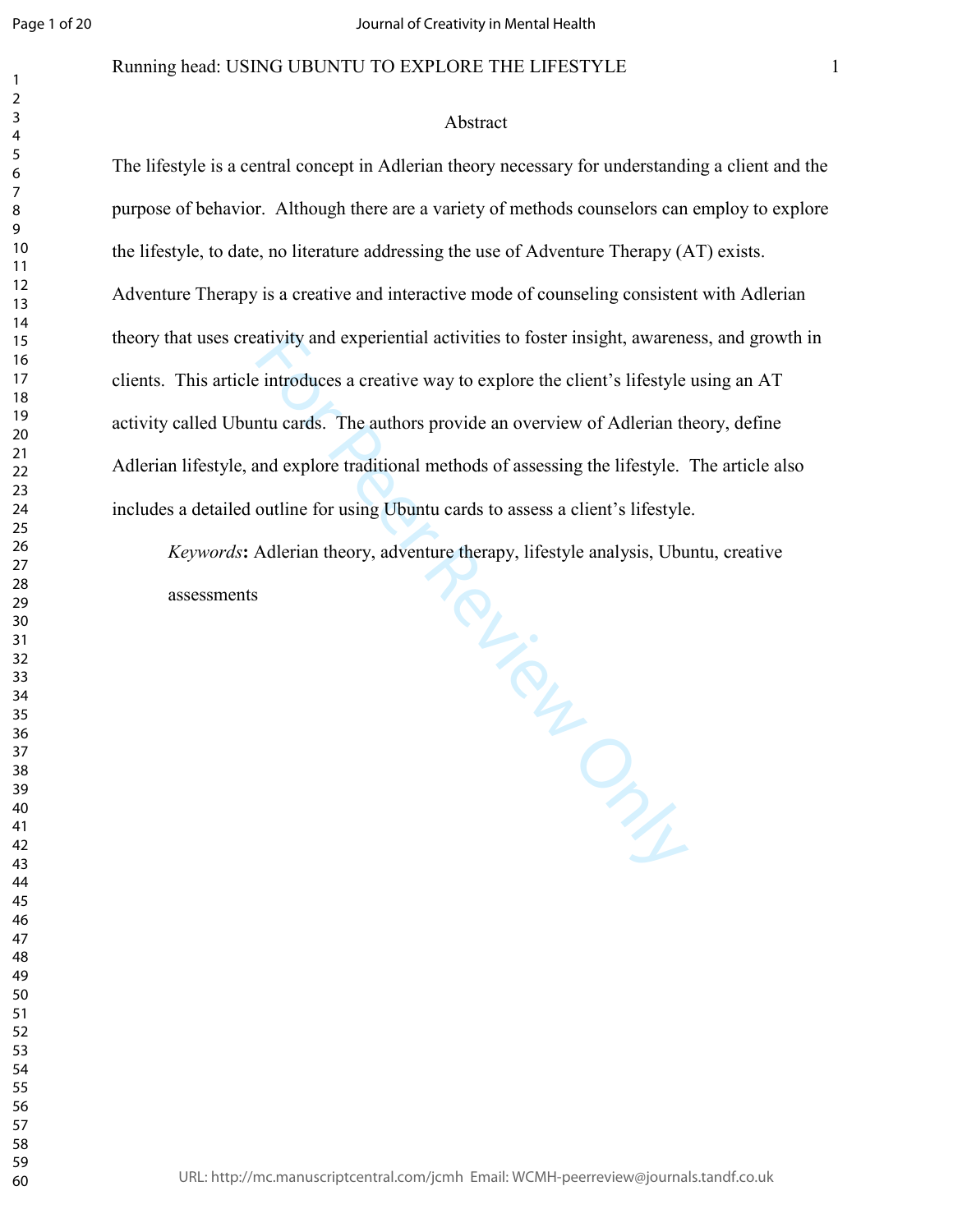Ubuntu: Using Adventure Therapy to Assess the Adlerian Lifestyle

Adlerian theory has a long history of valuing creativity. According to Adler (1938), creativity is the way that people move toward goals. He asserted that observing children at play reveals how they approach life's struggles. Adler (1929) also believed that people use creativity as they strive to overcome feelings of inferiority and find a significant place in society. Since Adler emphasized the importance of individual's creative power, it follows that current practitioners of Adlerian theory continue to value its therapeutic use.

the importance of individual's creative power, it follows the<br>rian theory continue to value its therapeutic use.<br>Solvent the selection of the proposed that the child begins with free-creative<br>power. He proposed that the ch Adler (1938) wrote about creative power in two ways: as free-creative power and as restricted-creative power. He proposed that the child begins with free-creative power. There are a multitude of paths to reach any goal, and the child uses free-creative power to choose any of these paths. He pointed out that a template for living begins to form as the child makes choices using free-creative power. Adlerian counselors would call this template a lifestyle (Shulman  $\&$ Mosak, 1995). Adler (1938) further explained that once the child forms a lifestyle, the child uses restricted-creative power to maintain that chosen lifestyle. Therefore, creative power both creates the lifestyle and, later, becomes bound to the lifestyle in such a way that creativity is now used to maintain the lifestyle—thus moving the creative power from free to restricted.

 Interestingly, Adler (1927) did not view creativity only as a useful tool people use to create their lifestyles, he also equated it with the soul. The soul is the creative force that people use to move toward their goals. He taught that the soul is where free will resides, and that free will becomes bound to developed lifestyles. The soul, therefore, shapes itself by creatively seeking to meet its goal (Adler, 1927).

 According to Adlerian theorists, creativity in the counseling process is key to therapeutic progress (Chandler, 1991; Kern & Curlette, 2006). Because children use play to creatively form

URL: http://mc.manuscriptcentral.com/jcmh Email: WCMH-peerreview@journals.tandf.co.uk

 $\mathbf{1}$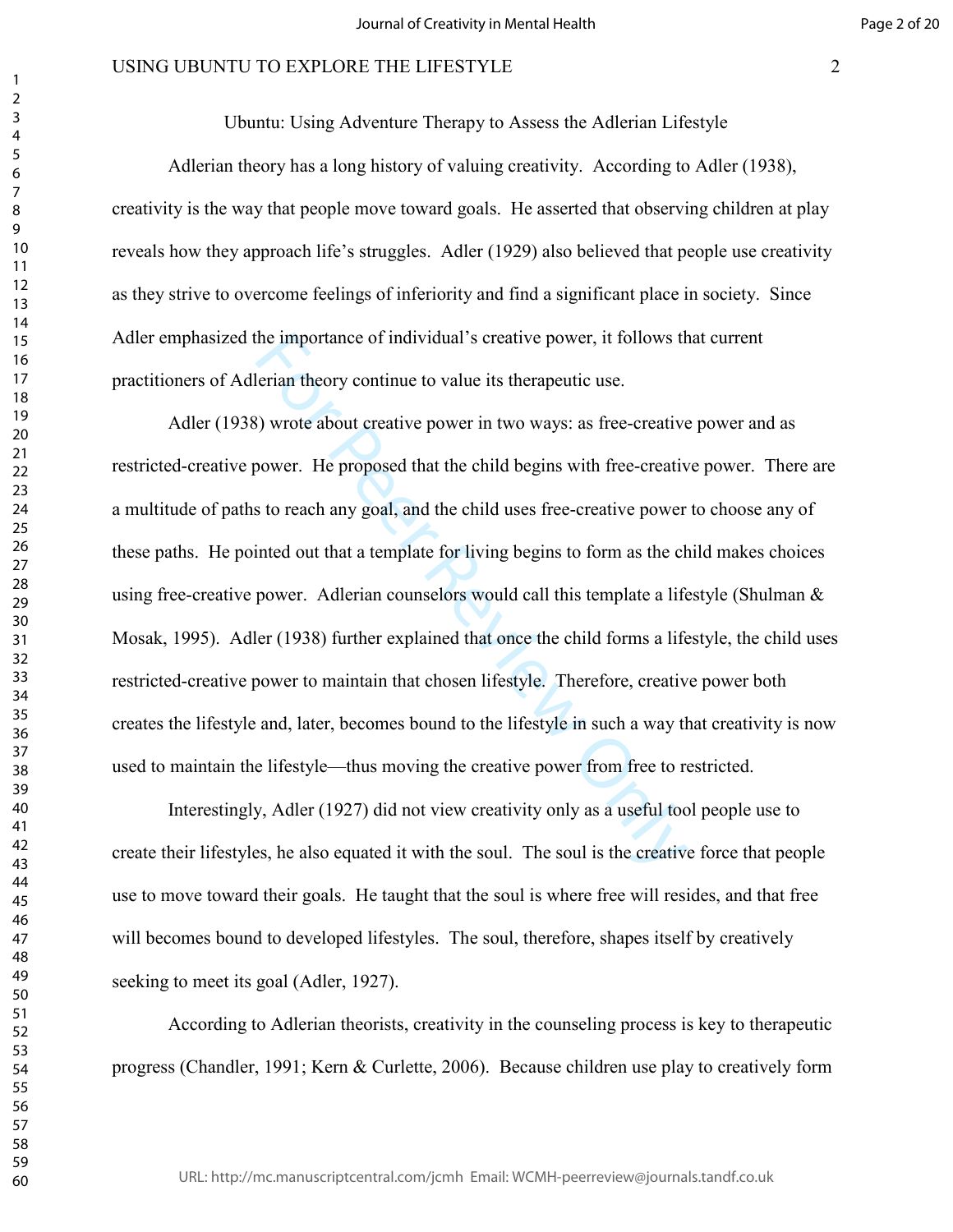### USING UBUNTU TO EXPLORE THE LIFESTYLE

and maintain their lifestyles, it follows that Adlerian counselors can use creative play, in the form of Adventure Therapy (AT), to alter the lifestyle of an adult. Adlerian therapists often use AT concepts to guide the therapeutic process (Christian, Perryman, & Portrie-Bethke, 2017; Gillis & Dagley, 1985; Glass & Myers, 2001). Adventure Therapy utilizes the creativity of play through the intentional, prescriptive use of kinesthetic activities that foster therapeutic growth in participants (Folan, 2012; Gass, Gillis, & Russell, 2012). One of the key elements of both AT and Adlerian theory is the prescriptive use of metaphors (Folan et al., 2012; Mosak & Pietro, 2006; Schoel & Maizell, 2002).

2012; Gass, Gillis, & Russell, 2012). One of the key eler<br>v is the prescriptive use of metaphors (Folan et al., 2012; N<br>izell, 2002).<br>e of this article is to outline the use of Ubuntu cards, a wel<br>g and altering the clien The purpose of this article is to outline the use of Ubuntu cards, a well-known AT activity, in assessing and altering the client's lifestyle. McCormick and Ortiz (2014) created Ubuntu cards, a deck of 54 uniquely imaged, double-sided playing cards, that counselors can use in AT. One side has multiple images, while the other side has a single image. All cards are connected and share at least one image on the multi-image side in common with every other card in the deck. An example of an activity is for clients to use the single imaged side as a metaphor for something important in their lives (McCormick & Ortiz, 2014). In this article we will describe how Adlerian counselors can use Ubuntu cards to explore a client's lifestyle through the use of metaphor.

Before explaining the Ubuntu card method, it is important to first outline theoretical foundations of Adlerian theory and explore the concept of Adlerian lifestyle. Next, we will discuss traditional methods of assessing the lifestyle. Finally, we will explain the rationale, assumptions, objectives, and process of using Ubuntu cards.

URL: http://mc.manuscriptcentral.com/jcmh Email: WCMH-peerreview@journals.tandf.co.uk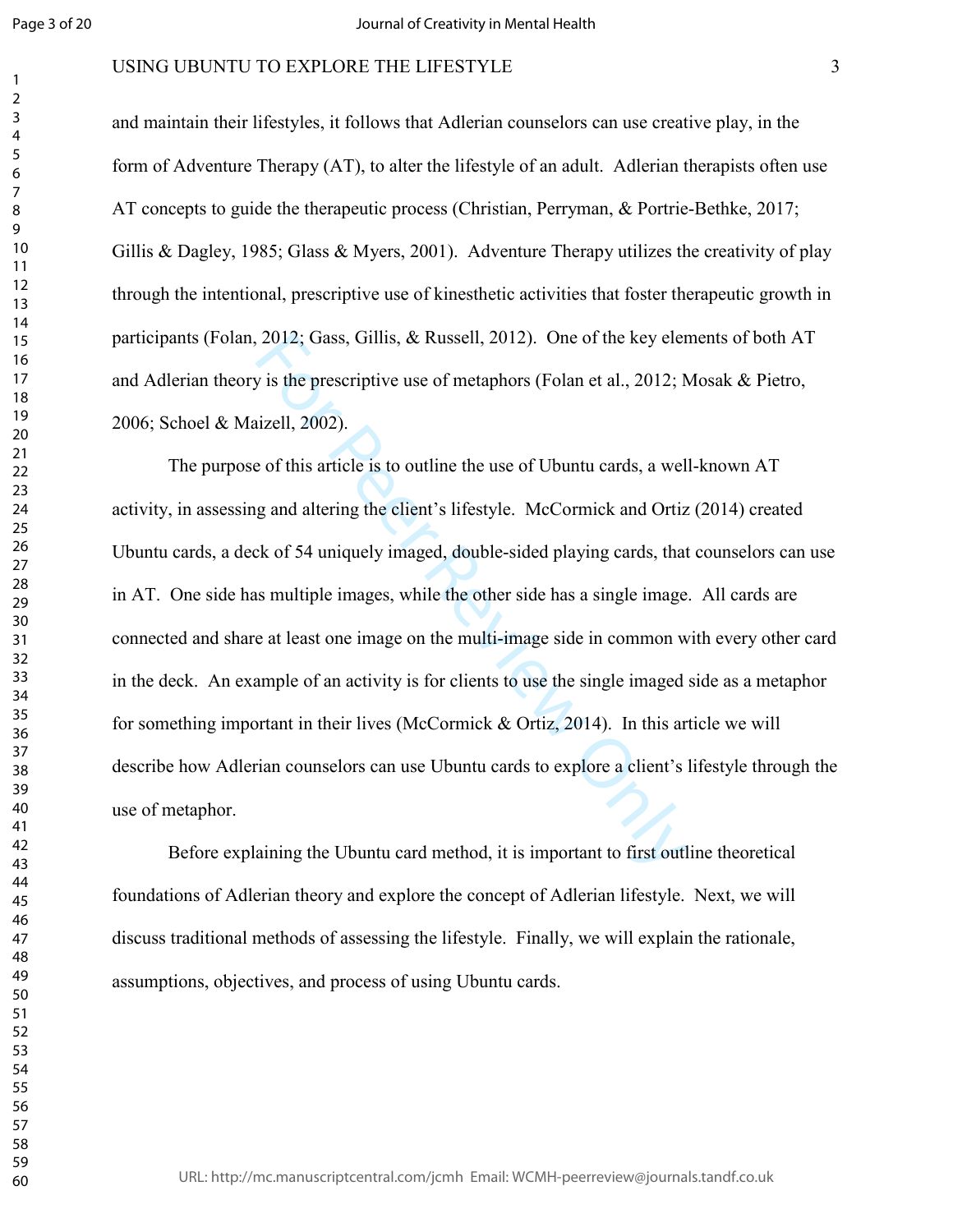### **Theoretical Foundations**

Teleology is a major theoretical component for Adlerian counselors. Behavior has no meaning apart from a goal—people choose behavior they believe will help them belong and move from a position of inferiority to one of superiority (Adler, 1929; Sweeny, 2009). Shulman and Mosak (1995) wrote: "the wish to belong and to be accepted is a basic goal of human behavior" (p. 29). Thus, Adlerian counselors view all behavior as purposeful movement toward the goal of belonging and acceptance.

Thus, Adlerian counselors view all behavior as purposeful<br>ing and acceptance.<br>Iso use phenomenology as a major theoretical component.<br>enses alter the objective data we receive from the external<br>ations of reality. Adler (19 Adlerians also use phenomenology as a major theoretical component. According to Adler (1938), our senses alter the objective data we receive from the external world, resulting in imperfect interpretations of reality. Adler (1927, 1938) suggested that there are a multitude of interpretations for every experience and that the way people interpret reality affects them in the same way as if their interpretations of reality were accurate. For example: if a person mistakenly believed his wife was having an affair, then he would experience the same jealousy or anger that he would experience if his wife was actually having an affair. The subjective view of the world that each individual holds is of upmost importance to Adlerian theory (Manaster & Corsini, 2009).

Holism also undergirds Adlerian theory. According to Sweeney (2009), Adlerian theorists conceptualize the mind and body as a whole rather than separate parts. The concept of holism is not limited to the individual person, but includes the complete set of relationships people have, along with the cultural context in which people live. The concepts of holism and teleology combine to explain that all of people's thoughts, feelings, and actions move toward the same goal. At the same time, the concepts of holism, teleology, and phenomenology combine to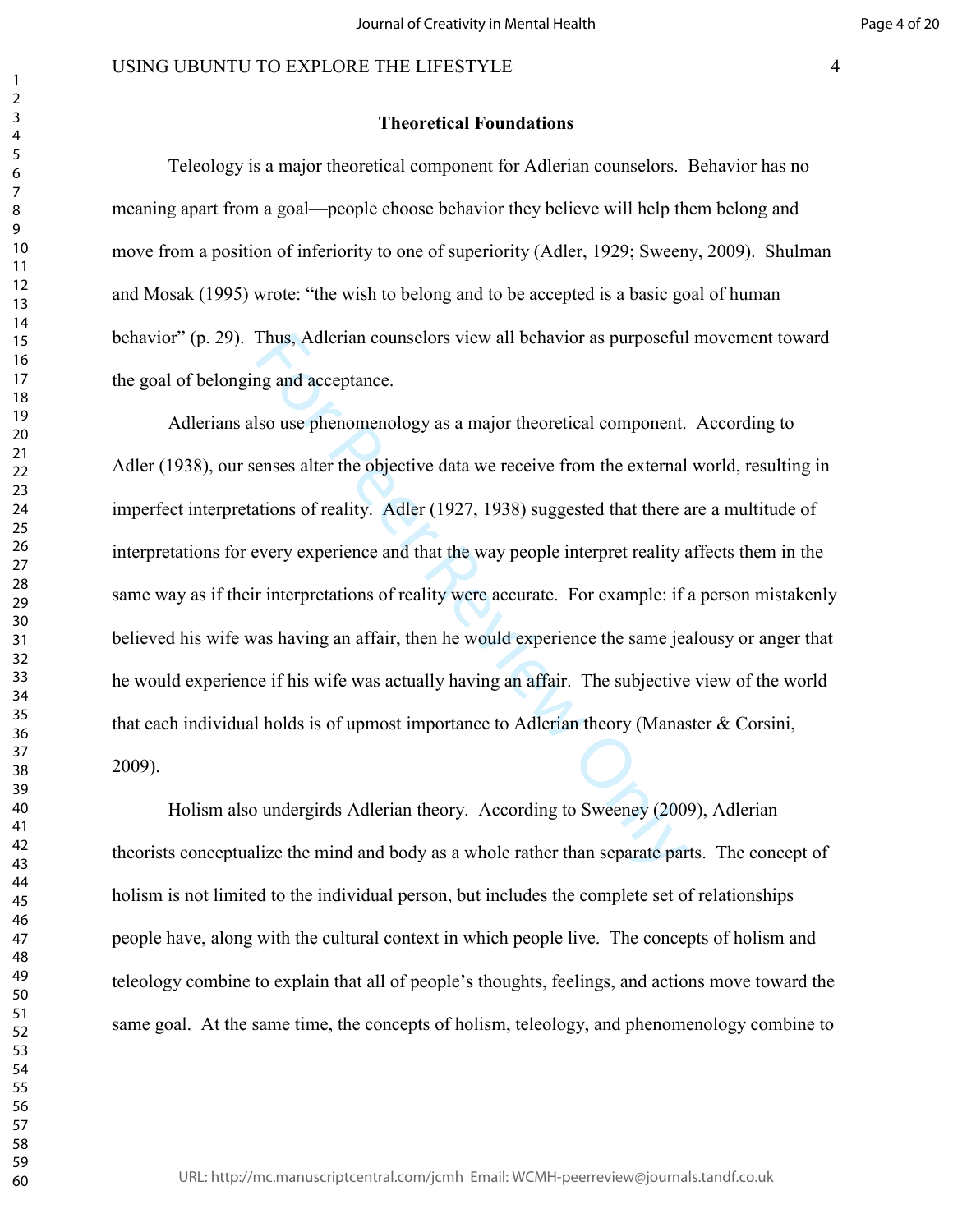### USING UBUNTU TO EXPLORE THE LIFESTYLE

explain that the way people construct their methods of striving toward their goals is dependent on their unique interpretations of themselves, others, and the world.

### **Lifestyle**

Mosak and Pietro (2006) explained that the lifestyle is similar to a person's personality. Each person's lifestyle is unique and the unified whole of an individual's thoughts, behaviors, and emotions (Sweeney, 2009). Using a metaphor of a tree to describe a person's lifestyle, Adler (1929) explained that a tree does not grow the same in every environment. He pointed out that people often only notice the pattern of the tree when seeing the tree in an unusual environment. Likewise, people often do not notice their lifestyles until they encounter difficulties in life that bring them to counseling. In order to help clients, Adlerian counselors must understand the person; but to understand the person, counselors must first assess the lifestyle (Adler, 1929).

#### **Birth of a Lifestyle**

eney, 2009). Using a metaphor of a tree to describe a pers<br>at a tree does not grow the same in every environment. H<br>otice the pattern of the tree when seeing the tree in an unu<br>ften do not notice their lifestyles until the The lifestyle is born from social interest and feelings of inferiority (Murdock, 2009). Social interest is the desire to belong in a way that contributes to the overall good of society (Sweeney, 2009). Although Adlerian counselors believe that the potential for social interest is inborn in all people, it must be fostered for it to develop and be present in everyday interactions (Adler, 1927). The root of feelings of inferiority is people's inability to survive alone (Adler, 1929). Infants and small children are completely dependent on others for survival. People begin life literally inferior, and strive for superiority in order to cope with life and overcome its difficulties (Adler, 1929).

Adler (1927) asserted that the only meaningful way to solve the problem of inferiority is through a socially-interested striving for community. When people strive for superiority with social interest, their lifestyle is functioning in a useful way (Adler, 1929). In summary, people

URL: http://mc.manuscriptcentral.com/jcmh Email: WCMH-peerreview@journals.tandf.co.uk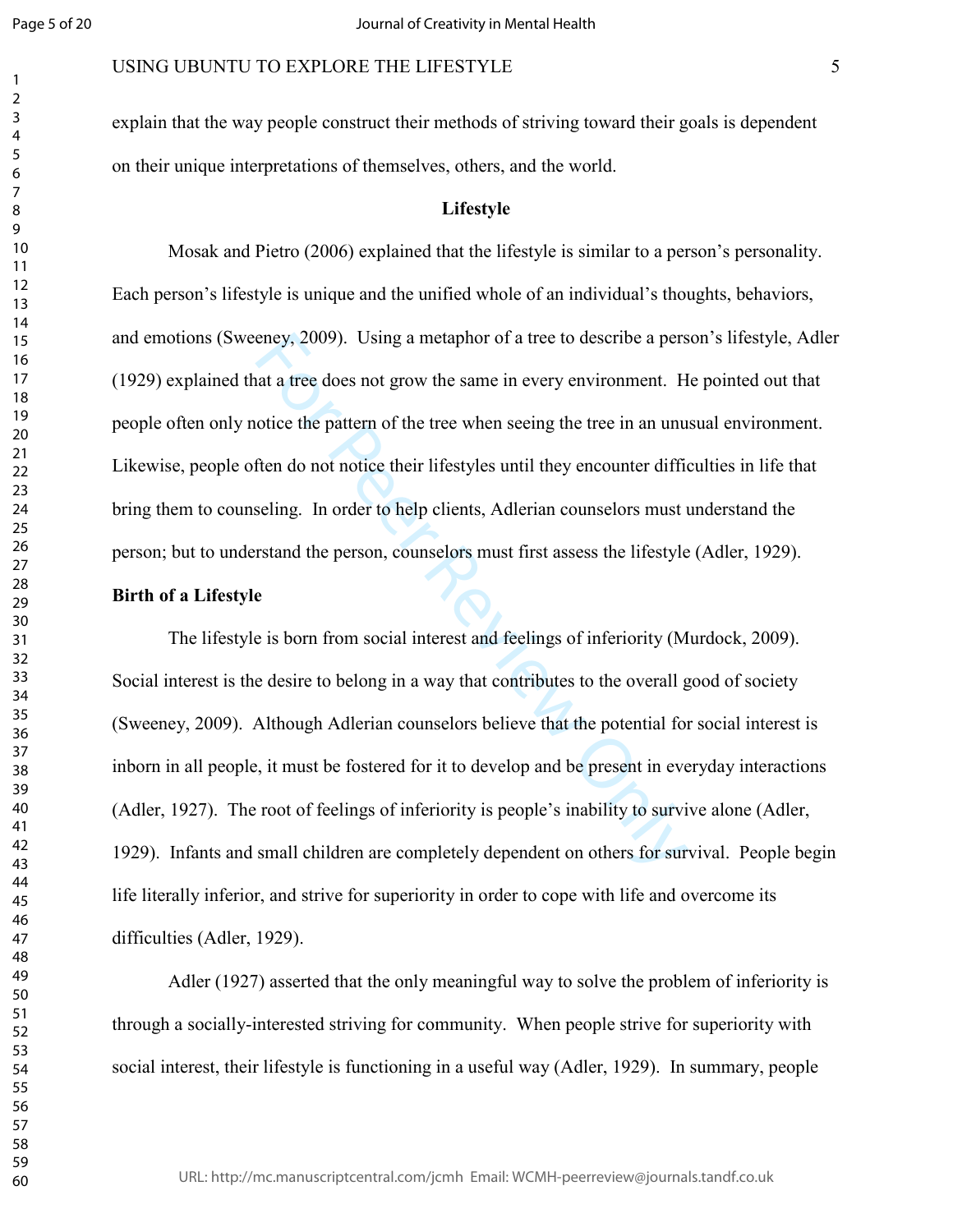begin life with a need to bridge the gap between feeling inferior and striving for superiority, and construct their lifestyle through this striving. The lifestyle is the bridge people construct so that they can move from a place of inferiority to a place of superiority (Shulman & Mosak, 1995). Mental health can be measured by the extent to which people strive to meet life's difficulties through social interest (Adler, 1929). The lifestyle is composed of convictions about people, the world, and the self. When counselors understand these convictions, they can know the purpose behind client behavior (Shulman & Mosak, 1995).

### **Lifestyle Convictions**

When counselors understand these convictions, they can<br>vior (Shulman & Mosak, 1995).<br>**Only Exercity** (2006) conceptualized the lifestyle as the total colle<br>weeney (2009) divided lifestyle convictions into four major<br>(2) Mosak and Pietro (2006) conceptualized the lifestyle as the total collection of a person's life-convictions. Sweeney (2009) divided lifestyle convictions into four major categories. The first three, (1) *I am,* (2) *others are,* and (3) *life or the world is*, expose the client's goal, resulting in the fourth category, a *therefore I* statement. An example of these four categories is (1) *I am incompetent*, (2) *people are judgmental,* (3) *the world is a hard place that favors the strong,* (4) *therefore, I must not allow anyone to know my deficiencies.* As the example shows, a person's beliefs about self, others, and the world is a syllogism that reveals a person's lifestyle. Before outlining our new method, we will first discuss traditional methods of exploring the lifestyle.

#### **Lifestyle Assessment**

There are three traditional methods for assessing the lifestyle: the family constellation, early recollections, and the life tasks (Adler, 1938; Shulman & Mosak, 1995; Sweeney, 2009). The first method Shulman and Mosak (1995) discussed was the family constellation. They prescribed a formal interview process for the collection of a five-part family constellation: sibling constellation, family values, family atmosphere, parental behavior, and family roles.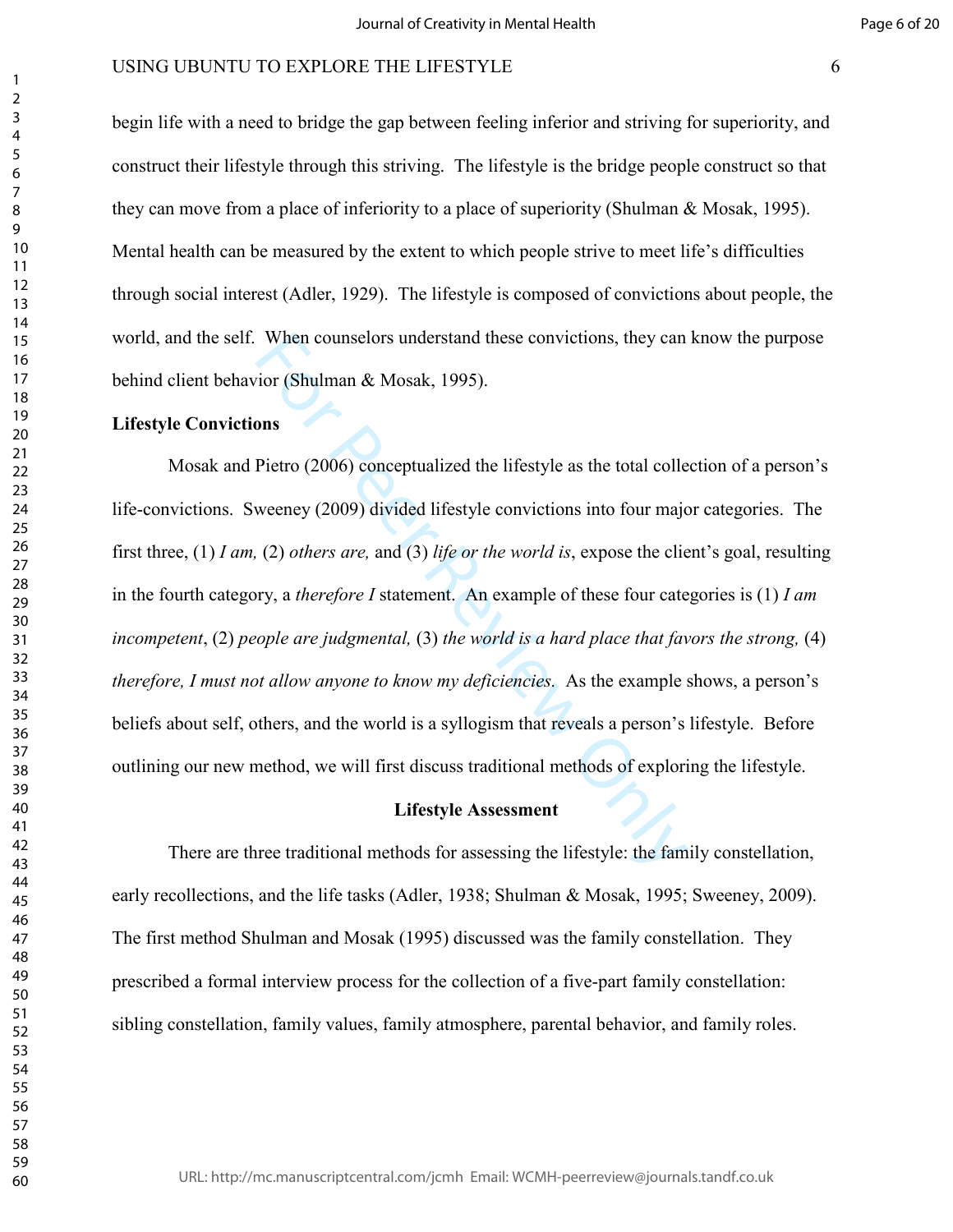### USING UBUNTU TO EXPLORE THE LIFESTYLE

According to Shulman and Mosak (1995), while receiving the sibling constellation it is important to pay attention to competition between siblings and birth order. In assessing the client's family values, it is important to pay attention to implicit versus explicit values. They also suggested that clinicians look for any unsatisfactory values and contradicting values. Important things to consider while assessing the family atmosphere are the overall mood that was present in the family of origin and the nature of rank order among the family members. In addition, they suggested that clinicians should look for family myths and family secrets, and the way that parents interacted with each other. Another important piece is family roles, which are prescribed behaviors for each person of the family dependent on whether they are the father, mother, or child, and dependent on their birth order (Shulman & Mosak, 1995).

y of origin and the nature of rank order among the family<br>ested that clinicians should look for family myths and fam<br>teracted with each other. Another important piece is famil<br>rs for each person of the family dependent on The second method prescribed for assessing the lifestyle is the method of receiving early recollections (Shuman & Mosak, 1995; Sweeney, 2009). Adler (1929) indicated that early recollections might be the most effective method for uncovering and understanding the central parts of people's lifestyle. People develop their lifestyle by their efforts in moving away from feelings of inferiority toward feelings of superiority. All behavior, even emotions, combine as a unified movement toward superiority that is evident in early recollections. These memories provide hints about what difficulties people encountered in early development as well as how they moved toward their life goal (Adler, 1929).

Early Recollections are a projection test that require no materials. Mosak and Pietro (2006) noted that the reason early recollections are considered a projective test is because of the way memory works. They explained that memory is encoded in the short-term memory storage. Once the memory is encoded, it is sent to the long-term memory storage. They further explained that when clients remember an event, they are retrieving the memory from the long-term storage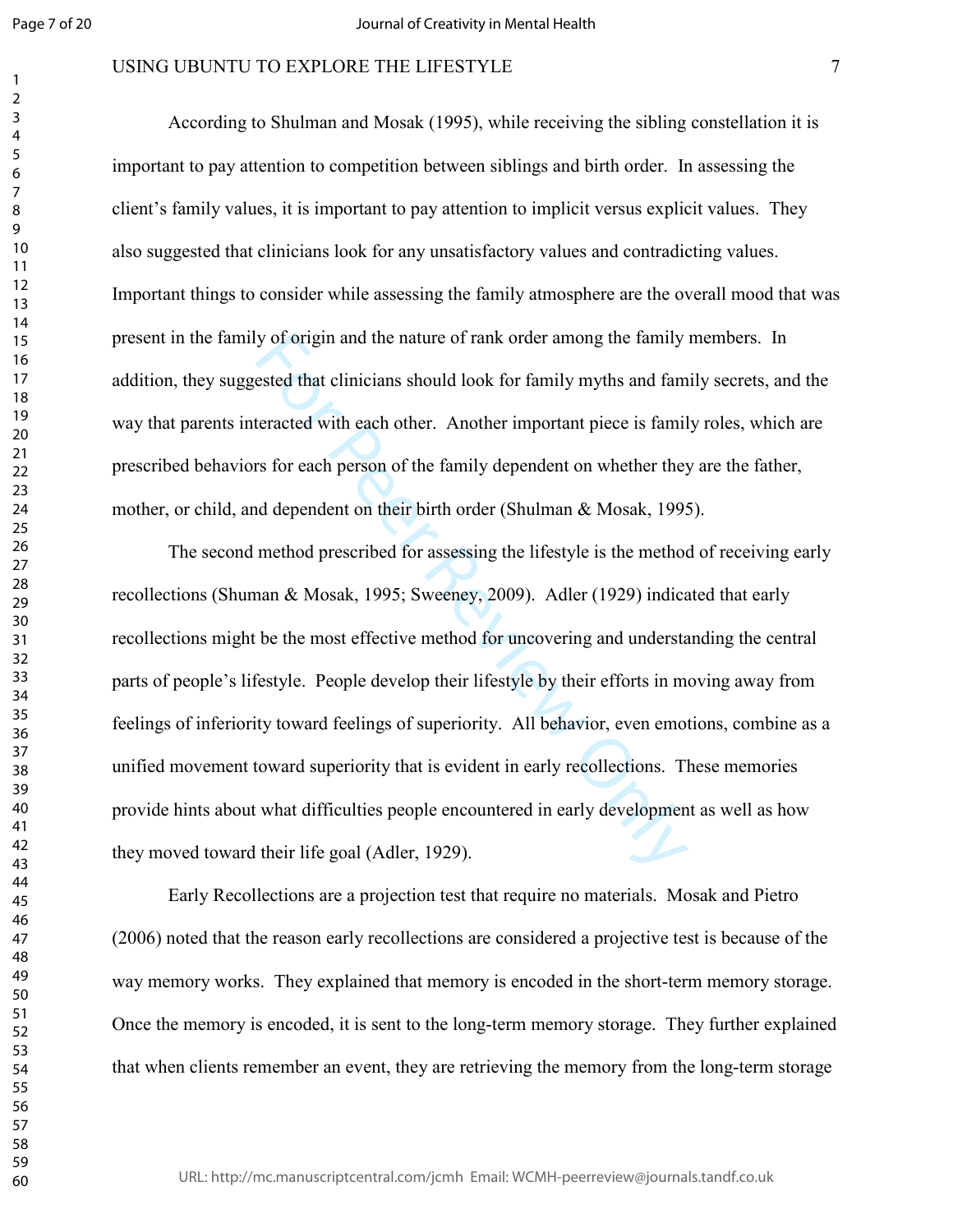and bringing it back into their short-term storage. Because the short-term memory storage encodes memory, the memories that are recalled to the short-term storage will be recoded; therefore, memories likely change every time clients recall them (Gordon, 1989; Mosak & Pietro, 2006).

ause other tests reveal the present, while early recollection<br>(Mosak & Pietro, 2006). Clark (2002) described three ber<br>as a projective test. First, in contrast with other projective<br>do not require much effort from clients. It is important to note that early recollections reveal more information than other projective tests because other tests reveal the present, while early recollections reveal the past, present, and future (Mosak & Pietro, 2006). Clark (2002) described three benefits of exploring early recollections as a projective test. First, in contrast with other projective tests, exploring early recollections do not require much effort from clients. Second, while clients can experience other projective tests as an interruption to the therapy process, they are more likely to experience the exploration of early recollections as a natural flow of therapy. Third, this technique can be especially useful in counseling people from cultures where story telling is a valued part of their experience (Clark, 2002).

Due to the fact that continuous memory does not develop until after the age of nine, Adlerian counselors ask clients to share memories prior to that age (Mosak & Pietro, 2006; Shuman & Mosak, 1995). Specifically, before continuous memory, fewer details of events are retained resulting in memories more susceptible to reprocessing when brought back into the short-term memory storage. Clients remember only part of the experience and thus must fill in the missing parts, often with added emotions. Thus, it is more accurate to say that clients are reconstructing events than simply remembering them (Mosak & Pietro, 2006).

Mosak and Pietro (2006) explained that early recollections inform people about what behaviors go with certain situations and reveal issues needing attention. Early recollections give a holistic representation of what clients perceive to be important, of how they should act, and of

URL: http://mc.manuscriptcentral.com/jcmh Email: WCMH-peerreview@journals.tandf.co.uk

 $\mathbf{1}$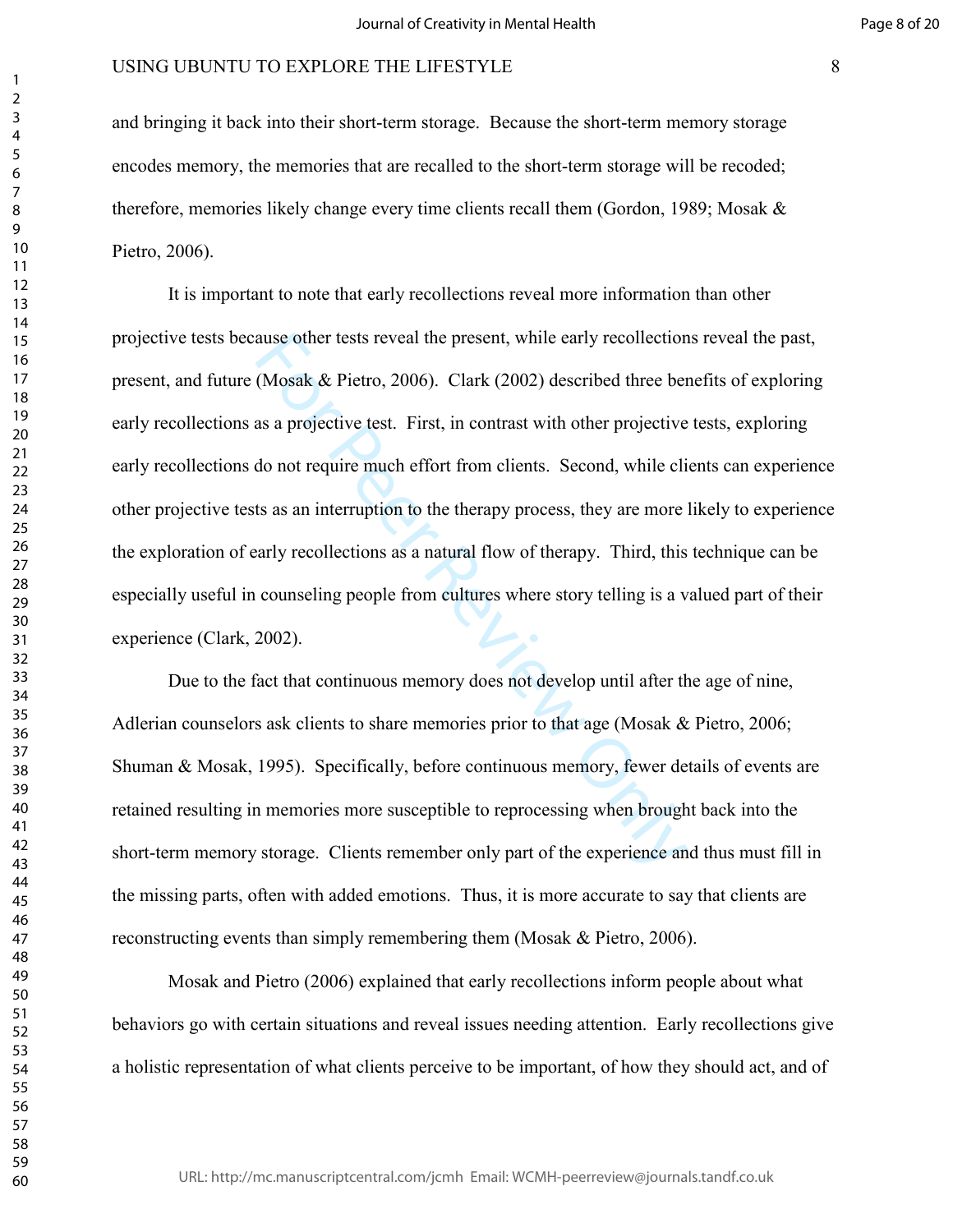### USING UBUNTU TO EXPLORE THE LIFESTYLE

what they believe. Mosak and Pietro (2006) gave three specific reasons why early recollections reveal lifestyle that included the short-term memory's role in reprocessing, the holistic nature of humans, and the purposive nature of behavior moving people toward specific goals. Therefore, the behavior of encoding and reprocessing memories also serves a purpose: it reinforces lifestyle.

Another way to view a person's lifestyle is to consider the major life tasks. Adler (1938) suggested that the exploration of these tasks will reveal the usefulness of a person's lifestyle. He discussed three major life tasks that everyone encounters: work, communal life, and love. Over time, Adlerian theorists have modified and added to these tasks, resulting in five major life tasks: work, friendship, spirituality, self, and love (Sweeney, 2009). Adler (1938) stressed that an acceptable degree of social interest is necessary to appropriately meet these tasks and that the attitude in which people work on these tasks reveals their lifestyle.

exploration of these tasks will reveal the usefulness of a peron life tasks that everyone encounters: work, communal limits have modified and added to these tasks, resulting in formitivality, self, and love (Sweeney, 2009) According to Mosak and Pietro (2006) the work-task highlights how a person strives to meet the common needs of society, and satisfaction comes from the lifestyle matching the chosen profession. The friendship-task is how people strive to belong and interact with others. The spiritual-task concerns people's relationship with God or with the universe and includes any meaning they give to life. And the self-task highlights people's relationship with themselves, which can be revealed by completing the following sentence: "I  $\qquad$  me" (Mosak & Pietro, p. 17). Manaster and Corsini (2009) suggested that a healthy relationship with the self requires people to accept their imperfections. According to Adler (1938), the love-task, perhaps the purest example of social interest, is met by a complete devotion to another person. After the lifestyle assessment is completed, a lifestyle summary is given clients in the form of the lifestyle syllogism mentioned above.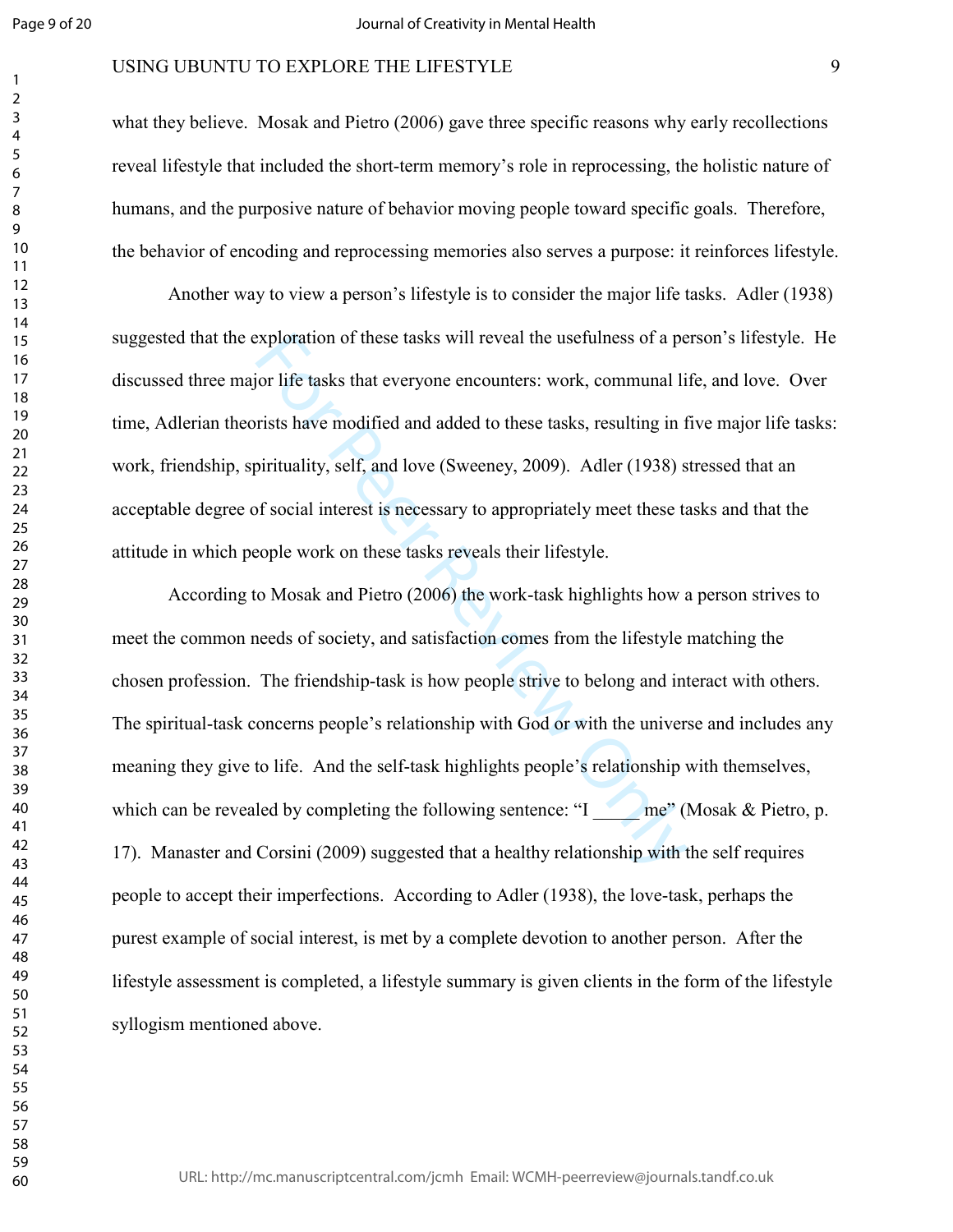**Ubuntu Cards** 

### **Rationale**

 There are a variety of ways to assess the lifestyle. For example, Disque and Bitter (1998) proposed using the narrative concept of dominant stories to explore the lifestyle where the client and counselor co-create a different story or another lifestyle. It is important to remember that counselors assess the lifestyle by how clients express their story, not just by the content of the story. Clients describe their lifestyle as if it is an actual entity and verbally interact with it, thus creating a bond with their lifestyle; and as this relationship changes, so does their approach to life (Disque & Bitter, 1998).

ele lifestyle by how clients express their story, not just by the their lifestyle as if it is an actual entity and verbally in their lifestyle; and as this relationship changes, so does the set of set of set of set of set Cosgrove and Ballou (2006) posited that the Montessori concept of sensorial material can intensify clients' expression of feelings during the gathering of early recollections. During this process, counselors work with clients to assess memories from early childhood through more than verbal means, such as by introducing smells to clients. When clients give sensory descriptions in their early recollections, the accounts are more apt to display the feelings associated with those memories (Cosgrove & Ballou, 2006).

Using the Ubuntu card activity to explore lifestyle themes through metaphor is consistent with the aforementioned Adlerian concepts of teleology, phenomenology, and holism. Recall that based on those three theoretical foundations, all thoughts, feelings, and actions combine as one force striving for the same goal, and the way people construct their method of striving toward their goal is dependent on their unique interpretation of themselves and of the world. Similarly, clients purposefully choose metaphors in the Ubuntu card activity that help explain the goal(s) of maintaining their lifestyles. Thus, counselors can expect lifestyle themes to be imbedded within the activity, ready to be harvested within cooperative therapeutic relationships.

 $\mathbf{1}$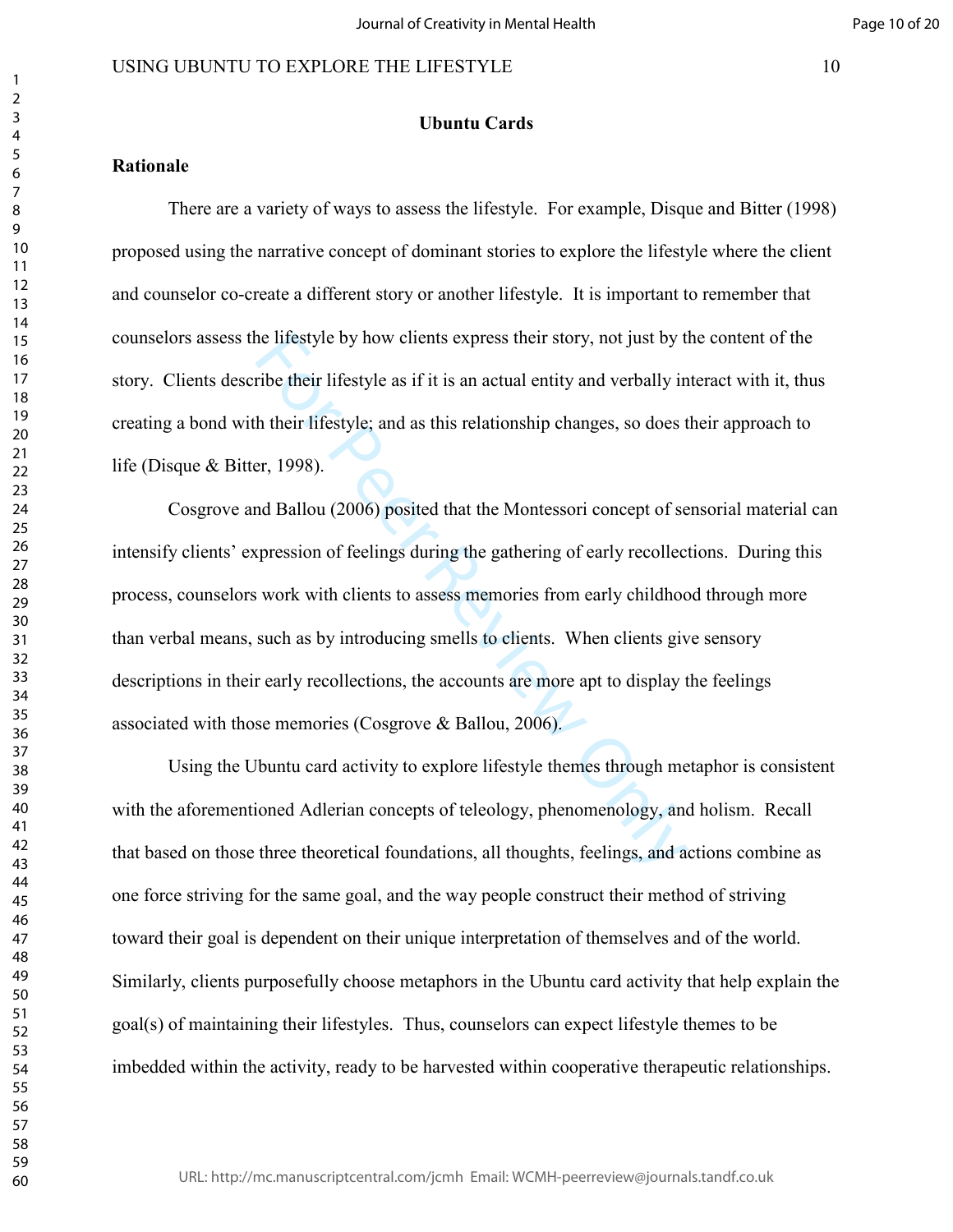### USING UBUNTU TO EXPLORE THE LIFESTYLE 11

### **Objectives**

The creative use of Ubuntu cards aims to accomplish the following four objectives:

- (1) Activate the creative power within the client.
- (2) Reveal the client's lifestyle.
- (3) Summarize the client's lifestyle into the form of the lifestyle syllogism.
- (4) Identify goals to pursue within the context of a cooperative therapeutic relationship.

### **Assumptions**

The creative use of Ubuntu cards includes the following two assumptions:

- (1) People are holistic beings who view life in their own unique ways and who act in accordance with their lifestyles.
- (2) Clients will project their lifestyles onto the Ubuntu cards via their identified metaphors.

### **The Process**

Is to pursue within the context of a cooperative therapeuti<br>
e use of Ubuntu cards includes the following two assumpti<br>
nolistic beings who view life in their own unique ways and<br>
with their lifestyles.<br>
project their life In this section we will provide a brief description of the how to explore clients' lifestyles using Ubuntu cards. For detailed instructions on the process, refer to Table 1. First, the counselor should introduce the Ubuntu cards as a way to help tell stories. Next, the counselor hands half the deck of cards to the client, both spread the Ubuntu cards on the table, single-image side up, so that all cards are visible. Inviting the client to help lay out the cards expediates the process and fosters a cooperative therapeutic relationship. The counselor then invites the client to pick cards with an image that helps them tell a story about self, others, and the world.

The first prompt to pick cards is meant to uncover the client's self-concept—i.e., beliefs about who they are and what they are like. The second prompt is meant to uncover their selfideal—i.e., beliefs about what they should be, or do, to belong. The third and fourth prompts are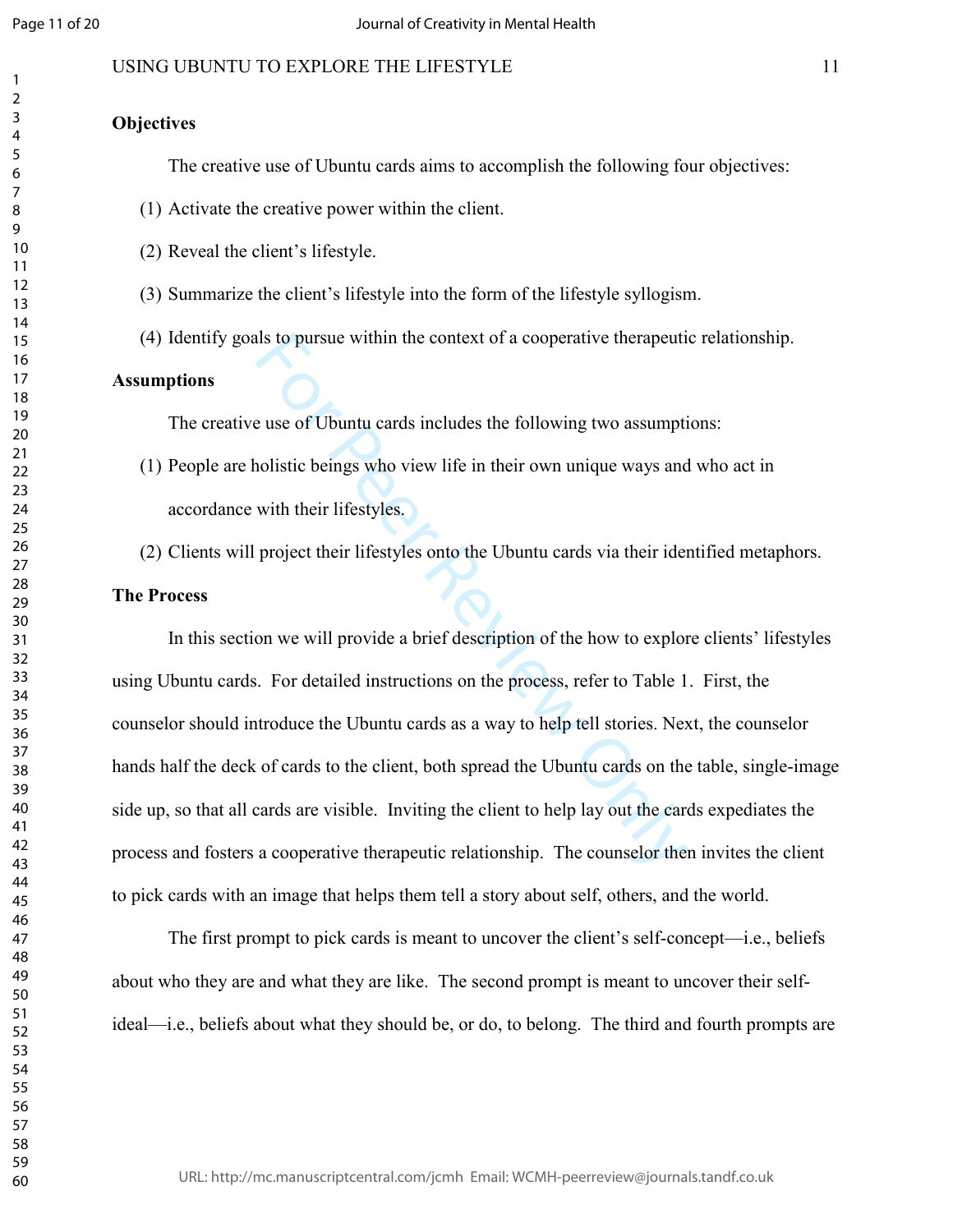meant to uncover their perception of life and others. Detailed instructions for this process are outlined in Table 1.

Finally, the counselor and client discover a set of lifestyle convictions from the stories told through the four to twelve cards. Recall that the goal is to formulate, from the cards chosen, a summary lifestyle syllogism. Although the syllogism should be organized in a way that best fits each particular client, a flexible template that counselors might use is: "*I am \_\_\_\_\_, others are \_\_\_\_\_, the world is \_\_\_\_\_, therefore I must \_\_\_\_\_."* The counselor and client use the metaphors gained through this activity to establish therapeutic goals that guide the counseling process.

client, a flexible template that counselors might use is: " $I_6$ <br>*Id is* \_\_\_\_, *therefore I must* \_\_\_\_. " The counselor and c<br>hrough this activity to establish therapeutic goals that guid<br>nal exploration, counselors can u For additional exploration, counselors can use prompts to reveal clients' positions in relation to each of the major life tasks. For this step, the counselor prompts the client to pick cards showing their perception of work, love, friendship, and spirituality. The prompt for the task of self should be to ask them to pick a card that completes the sentence "I \_\_\_\_\_ me." Having the client complete this statement reveals information regarding their level of satisfaction with their lifestyle.

### **Case Example**

#### **Self-Concept**

Clark is a 43-year old, Caucasian male construction worker. After losing his wife 9 years ago, he has focused his attention on being a single parent to his teenage daughter. This is Clark's second counseling session with Elizabeth, who, after establishing therapeutic rapport has decided to conduct a life-style assessment with Clark using Ubuntu cards. Elizabeth begins by introducing the activity and then both her and Clark lay the cards single-image side up. She invites Clark to pick cards to help him tell a story about who he is and what he is like. Clark

URL: http://mc.manuscriptcentral.com/jcmh Email: WCMH-peerreview@journals.tandf.co.uk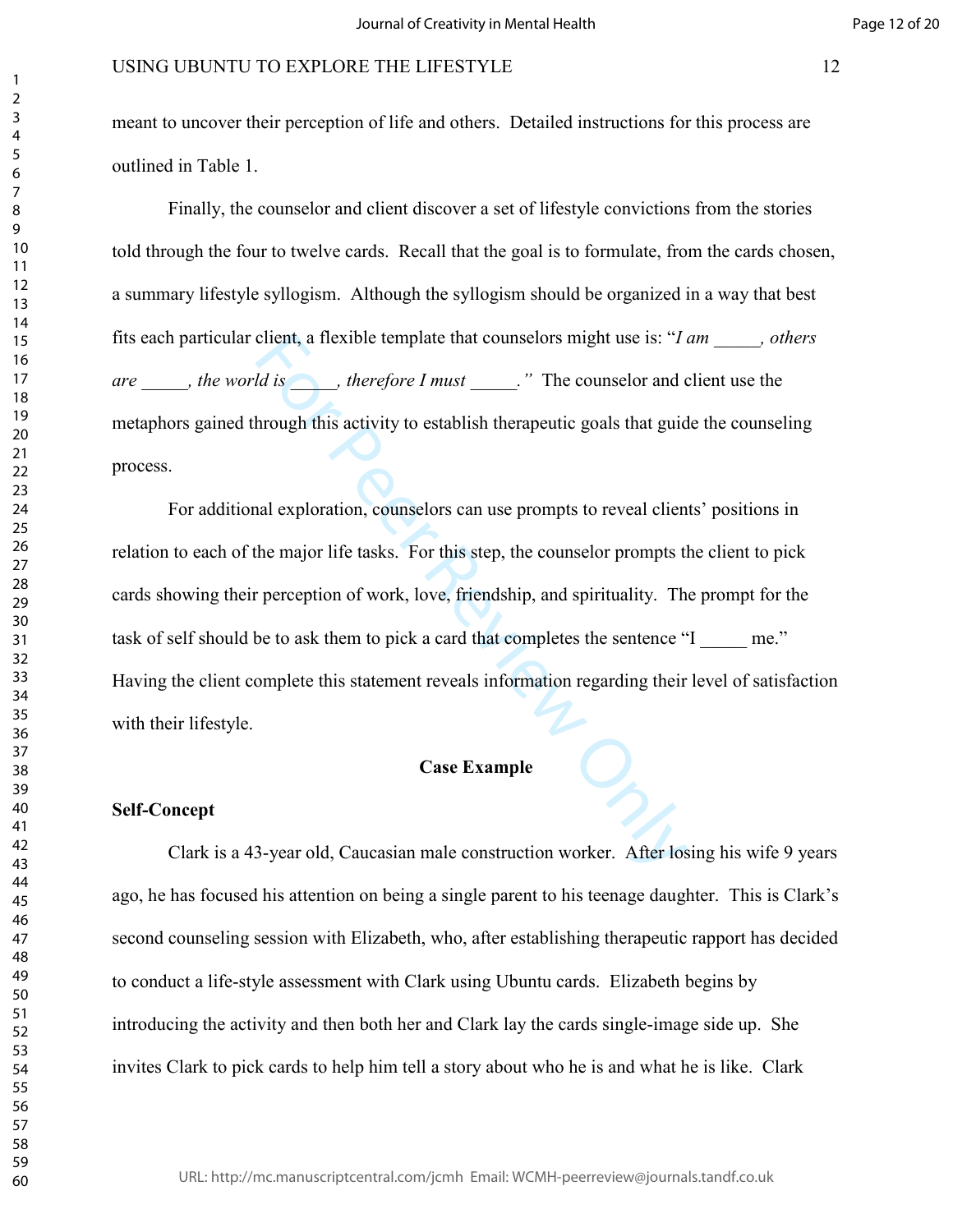$\overline{2}$ 

### USING UBUNTU TO EXPLORE THE LIFESTYLE 13

chooses cards with images of a squirrel, a safety hook, a nail, a stirrer, and a fire extinguisher. He explains that he picked a squirrel first saying, "I like animals and the outdoors, I like hunting. I spent a lot of my childhood hunting squirrels with my dog. It was one of the most enjoyable times of my life. I'm a hunter. It's the thrill of the chase, the enjoyment of watching my dog work. He was my companion and best friend. I never got bored doing it."

plains that he picked the safety hook because it reminded if<br>that he picked the nail because he likes building things. F<br>family, stating that, "I like carpentry and Jesus was a carp<br>ff and he taught me how when I was young Next, he explains that he picked the safety hook because it reminded him of hiking and of its utility. He says that he picked the nail because he likes building things. Further, it reminded him of his faith and family, stating that, "I like carpentry and Jesus was a carpenter. My dad was always building stuff and he taught me how when I was young." Further, he thinks the nail highlights a strength, saying, "I'm good at building stuff. I can build a porch or shed or tables or chairs" as well as a weakness, "I'm not good at the craftsmanship, the finishing side of it. I can't make stuff look pretty, I don't have the patience."

 As Elizabeth attempts to move to the next step, exploring Clark's view of others, he instead chooses two additional cards: the stirrer because he likes to cook and the fire extinguisher because he prioritizes safety saying, "I keep a first aid kit with me at all times. When I enter a building, I pay attention to where the emergency exits, fire extinguishers, and first aid kits are."

#### **Perception of Others and the World/Life**

 Elizabeth then asks him to pick cards to help him tell a story about what others are like. He selects cards with images of an ant, a magnifying glass, a vinyl record, and a calculator. Regarding the ant, Clark says, "People are always busy running around doing stuff that doesn't matter. They're annoying. It's crowded. Too much traffic." He uses the image of the magnifying glass to say, "People are nosy, like trying to tell me how to raise my child or something, it's really none of their business." The vinyl record applies to his view of people as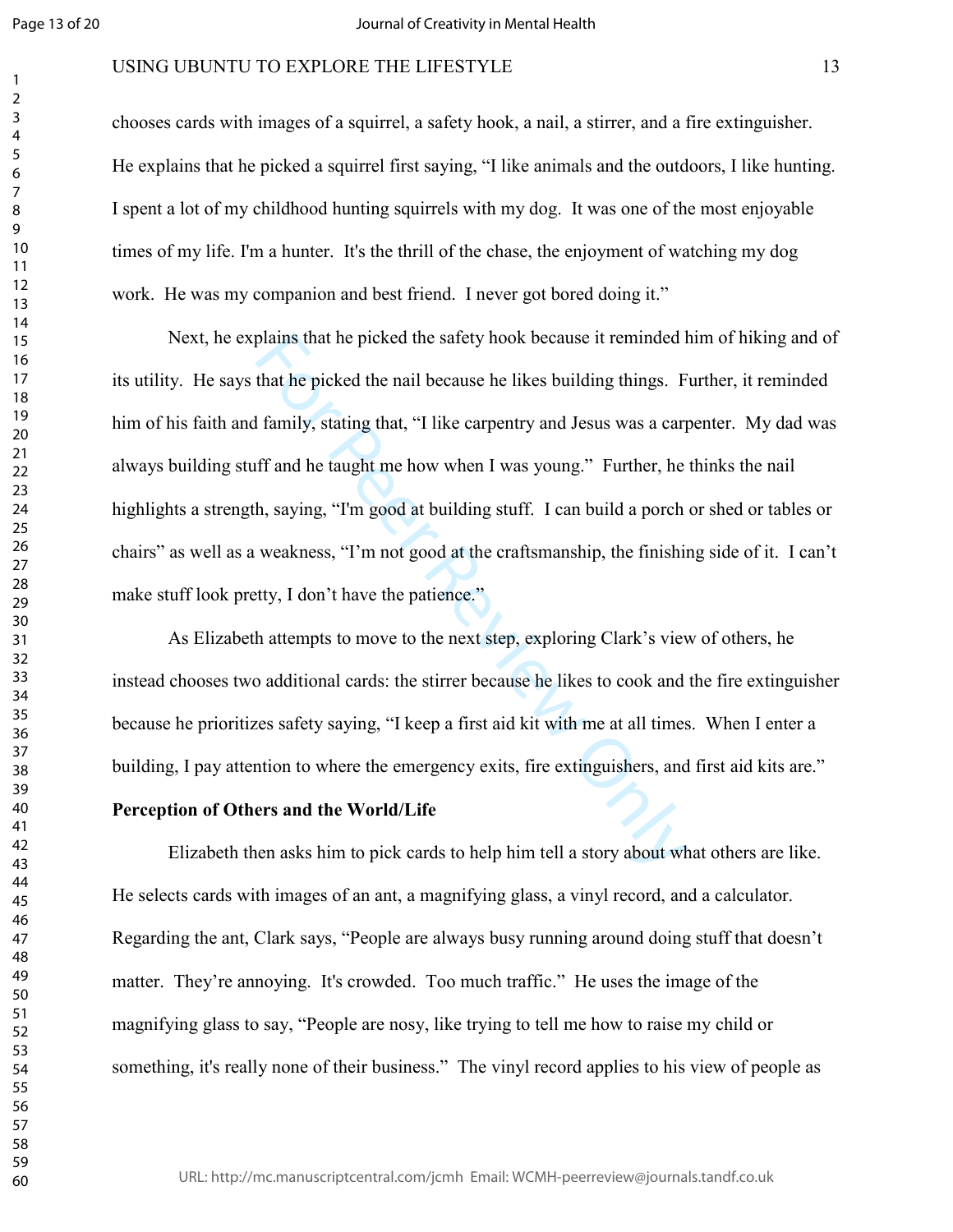loud and obnoxious. He reports that the calculator represents technology and that "people are becoming dependent on technology doing stuff for them, instead of using their brain."

 Next, Clark uses two cards to help tell a story about what life and the world are like: a dice and a race car. He uses the image of dice to describe how life is a gamble and you never know what will happen. He uses the image of the race car to describe the speed of life saying, "Life moves really fast. If you really think about it, you'll do the same thing over and over. Bills, work, money. You buy things you can afford, but then something happens and you can't afford it anymore."

### **Self-Ideal**

fast. If you really think about it, you'll do the same thing a<br>
For Pou buy things you can afford, but then something happ<br>
Deeth asks Clark to select cards that help tell a story about w<br>
world. He chooses cards with imag Next, Elizabeth asks Clark to select cards that help tell a story about what he should do or be to belong in the world. He chooses cards with images of a rabbit, a hammer, and an army figurine. He uses the rabbit to describe how he could be more loving and sensitive to the desires of his family and others. He uses the image of the hammer to state that he should work hard and be productive. He then uses the army figurine to speak of leadership stating "I should've been a soldier. I might've felt better about myself. I think about doing things with the mentality of a soldier." When Elizabeth invites him to tell about times he has thought of doing things like a soldier, Clark states, "It has to do with leadership and with obeying orders. When it comes to leadership, I try to lead the way I would expect someone to lead me." He explains that there are three styles of leadership: directive, participating, and delegating. When Elizabeth asks him which leadership style he thinks is best for people to follow, Clark responds, "When you're interacting with people, all three styles of leadership need to be in place. Different situations call for different styles of leadership."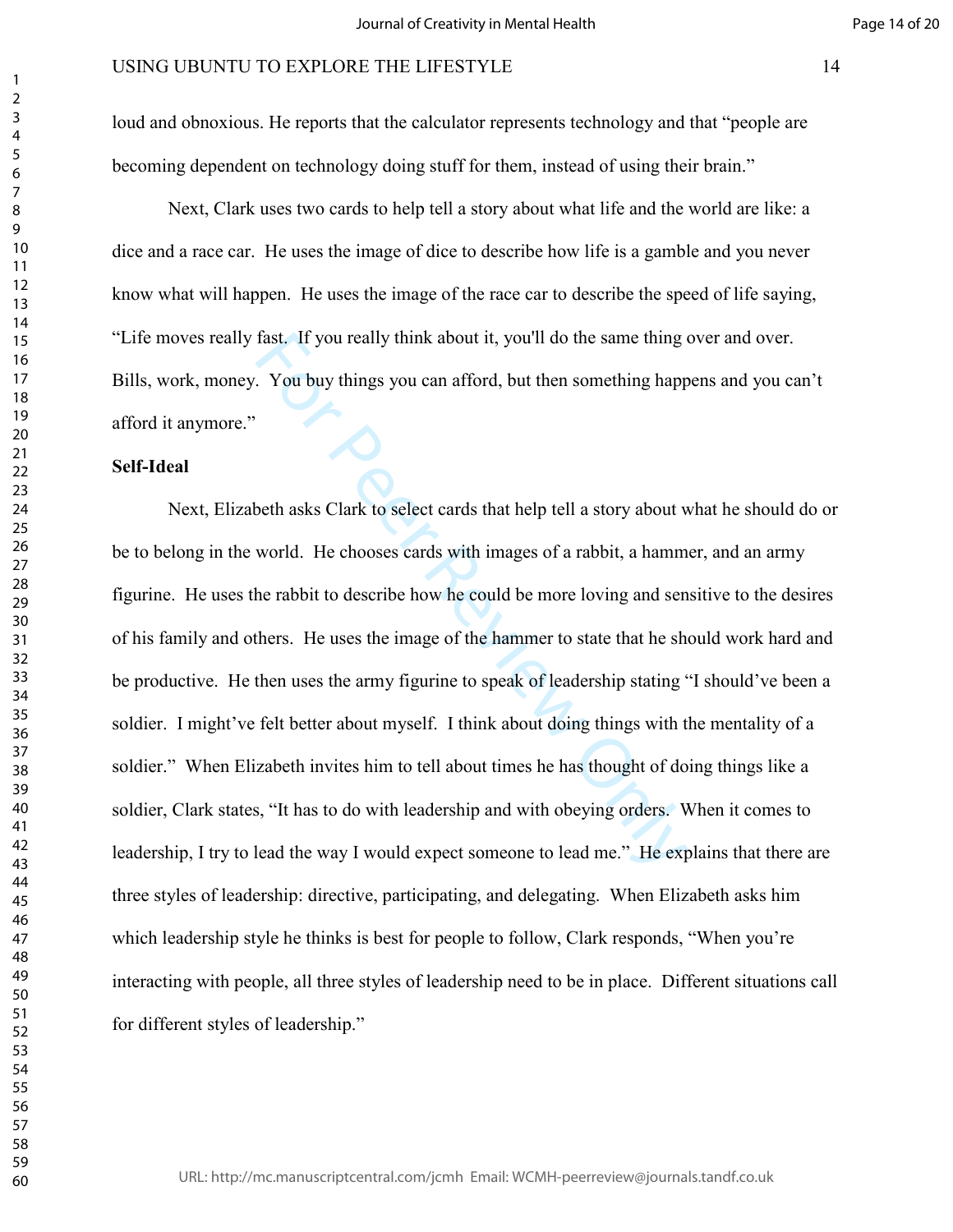### USING UBUNTU TO EXPLORE THE LIFESTYLE 15

### **Syllogism**

Elizabeth and Clark then attempt to create a lifestyle syllogism. At first Clark is unsure how to proceed. Elizabeth mentions that some things that stood out to her were the outdoors and safety. She then encourages Clark to use the cards to create a sentence by moving them into a line in front of him. Clark says, "I am a faithful protector and provider." He explains that the fire extinguisher is a metaphor for protector, while the stirrer, nail, and squirrel are metaphors for provider.

a metaphor for protector, while the stirrer, nail, and squirr<br>en invites Clark to form a sentence that describes other pe<br>too many nosy, loud, obnoxious people in the world." Ne<br>ence with his cards about life and the world Elizabeth then invites Clark to form a sentence that describes other people. Clark quickly responds, "There's too many nosy, loud, obnoxious people in the world." Next, Elizabeth invites him to make a sentence with his cards about life and the world to which he responds, "You never know what you're going to get. But it will happen fast. And it will happen over and over again." Finally, in response to what he should do or be, Clark states, "I should work hard and be more sensitive."

 In response to Clark's statements, Elizabeth says, "On the one hand, you protect and provide. That's a big part of who you are. On the other hand, people are annoying, and they can't take care of themselves." Clark replies, "Sometimes I feel obligated to take care of people, because I see that they can't take care of themselves." Elizabeth then attempts to complete the syllogism by saying, "You are prepared for life. You are a protector and provider. The world's a dangerous and unpredictable place that others are unprepared for and thus in need of rescue. Therefore, you feel obligated to protect and provide for them."

#### **Degree of Contentment with Lifestyle**

 Clark agrees with the syllogism and Elizabeth asks him to pick a card to complete the sentence, "I \_\_\_\_ me." He selects two cards, one with the image of a frog and one with a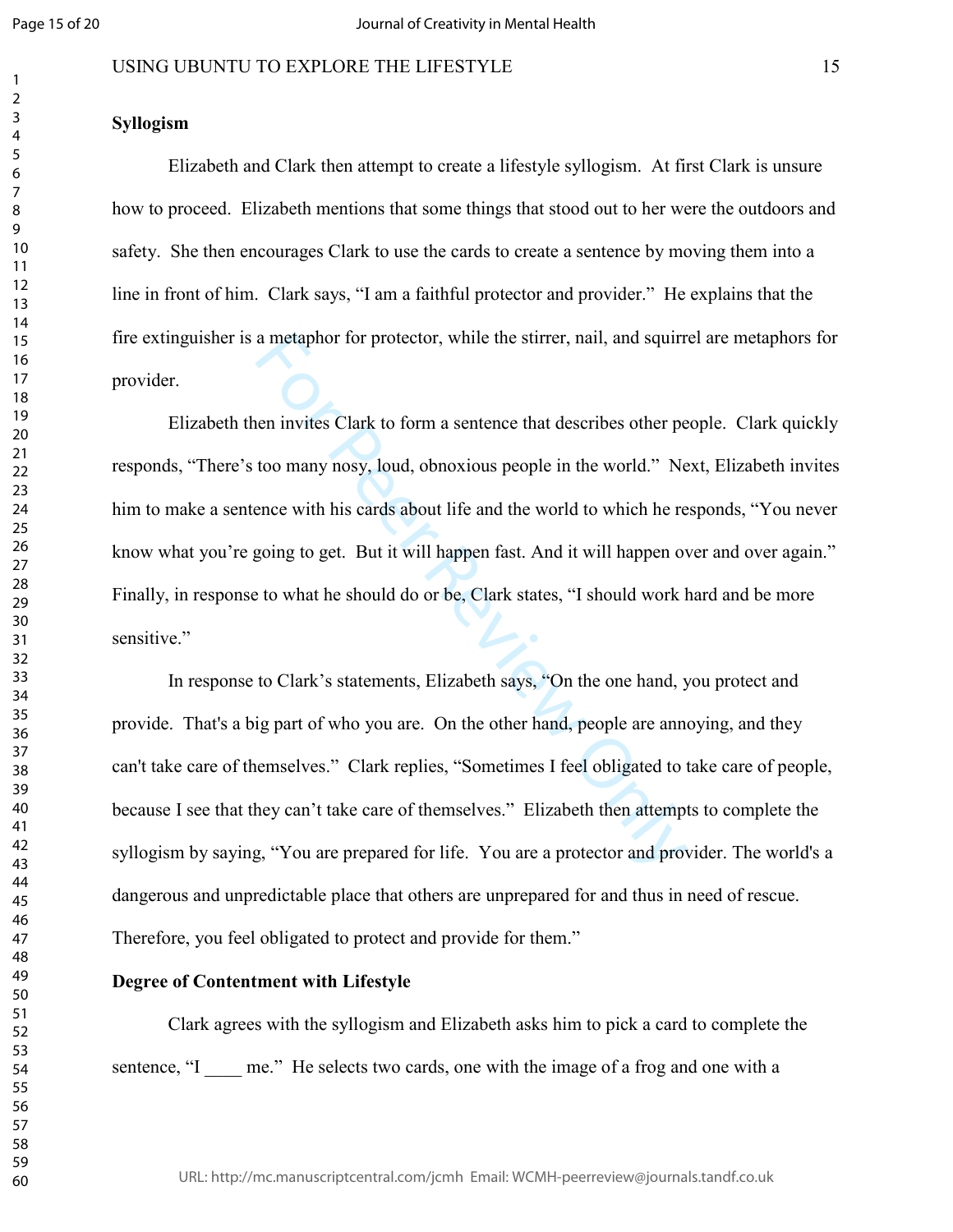scorpion. He says the frog represents a poisonous frog because he poisons himself and the scorpion represents biting insects because people hate them. He tells Elizabeth, "I hate me. Not all the time, but sometimes because of the way I am with other people."

 Elizabeth then asks him how content he is with his approach to life. Clark responds by telling a story about helping someone out when he really did not want to and when it interfered with his ability to care for himself. He says that, "I felt good that I helped someone, but I felt sorry for them because they could not do something that simple for themselves. It seemed like I was having to save them from their own stupidity." Elizabeth added to the syllogism by stating, "Although you feel obligated to protect and provide for people, you resent their need for help and hate your inability to protect and provide for yourself, while doing so for others." Clark agreed. They were then able to formulate counseling goals relevant to Clark's lifestyle.

### **Psychology of Use**

are for himself. He says that, "I felt good that I helped sorting that simple for themselve<br>them from their own stupidity." Elizabeth added to the sy<br>obligated to protect and provide for people, you resent the<br>lity to prot In keeping with the teleological nature of Adlerian theory, Clark and Elizabeth used Ubuntu cards to gauge his level of social interest and the usefulness of his approach to life. Although Clark's behavior often meets the physical needs of others, he is discouraging them and perpetuating their inability to approach life by not allowing them to care for themselves. As a result, Clark is also discouraged. Elizabeth and Clark discuss how his approach to life allows him to avoid caring for himself. Specifically, by protecting and providing for others in a dangerous and unpredictable world, he has created an alibi for his perceived inability or unwillingness to care for himself.

Clark states that he wants to continue helping others, without overextending himself. Thus, they establish the following goal of counseling: increase Clark's courage to approach life, specifically the task of self, as well as his belief in the ability of others to approach life.

URL: http://mc.manuscriptcentral.com/jcmh Email: WCMH-peerreview@journals.tandf.co.uk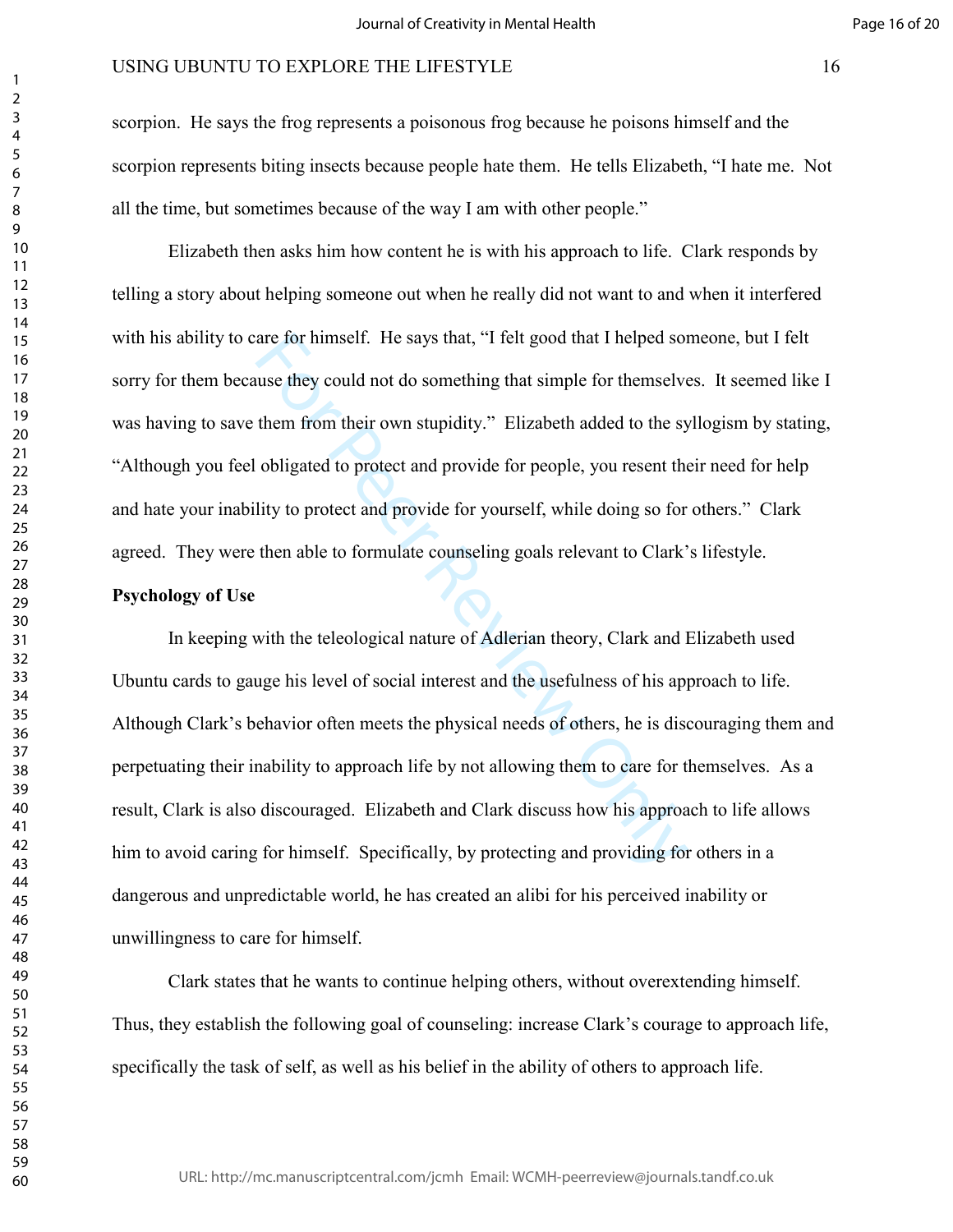### USING UBUNTU TO EXPLORE THE LIFESTYLE 17

. As steps toward that goal, they decide to focus on Clark's motivation by exploring what he gains from helping people, as well as his methods by exploring how he can help people prepare to meet their own needs in a dangerous and unpredictable world. Ultimately, Clark's social interest will increase as he develops courage to approach the task of self, and learns to help others while not allowing them to abuse his goodwill (Adler, 1979).

### **Conclusion**

**Conclusion**<br>Conclusion<br>on, people's thoughts, feelings, and actions all act as one for<br>way people seek to obtain their goal(s) depends on their un<br>the world. People use their unique perspectives to creative<br>do so, they c In conclusion, people's thoughts, feelings, and actions all act as one force striving for the same goal(s). The way people seek to obtain their goal(s) depends on their unique perspectives of self, others, and the world. People use their unique perspectives to creatively navigate the world, and as they do so, they create and solidify their lifestyle. This lifestyle, or template for seeking one's goal, is formed early in life and remains stable over time. An important part of the Adlerian counseling process is to assess the lifestyle. After assessing the lifestyle, therapists can summarize it using the following lifestyle syllogism: (1) *I am* \_\_\_\_*,* (2) *others are* \_\_\_\_*,* (3) *life or the world is* \_\_\_\_\_*,* (4) *therefore I must* \_\_\_\_\_. Although there are traditional methods for assessing the lifestyle this article introduced a new and creative way using Ubuntu cards. Clients explore their lifestyles by choosing cards that contain images that serve as metaphors. Through open dialogue about the metaphoric images, counselors and clients uncover lifestyle themes and patterns that lead to counseling goals. Finally, through a collaborative therapeutic relationship, clients increase their social interest thereby creating more useful lifestyles.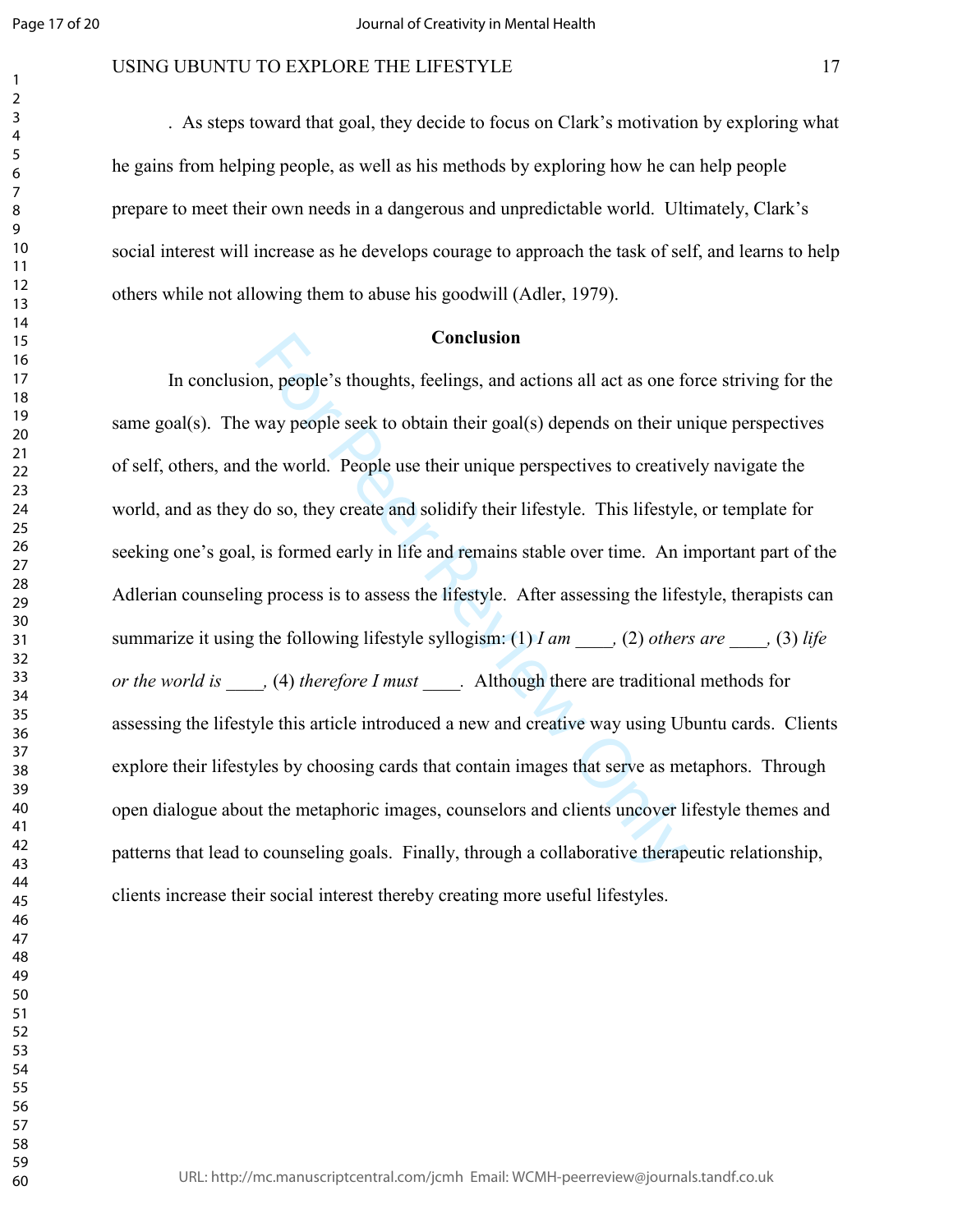#### References

- Adler, A. (1927). *Understanding human nature*. Oxford, England: Greenberg.
- Adler, A. (1929). *The science of living*. Oxford, England: Greenberg.
- Adler, A. (1938). *Social interest: a challenge to mankind*. Oxford, England: Faber & Faber.
- Adler, A. (1979). *Superiority and social interest: A collection of later writings* (3rd ed.) (H. L. Ansbacher & R. R. Ansbacher, Eds.). New York: Norton.
	- Chandler, C.K. (1991). Tapping creative personal power. *Individual Psychology: The Journal of Adlerian Theory, Research & Practice, 47*(2), 223-228.
	- X R. R. Ansbacher, Eds.). New York: Norton.<br>91). Tapping creative personal power. *Individual Psycholoteory, Research & Practice, 47(2), 223-228.*<br>Perryman, K. L., & Portrie-Bethke, T. L. (2017). Improving<br>relationship wit Christian, D. D., Perryman, K. L., & Portrie-Bethke, T. L. (2017). Improving the parent– adolescent relationship with adventure-based counseling: An Adlerian perspective. *Journal of Child and Adolescent Counseling*, *3*(1), 44-58.
	- Clark, A. J. (2002). *Early recollections: theory and practice in counseling and psychotherapy*. New York: Brunner-Routledge.
	- Cosgrove, S. A., & Ballou, R. A. (2006). A complement to lifestyle assessment: Using Montessori sensorial experiences to enhance and intensify early recollections. *Journal Of Individual Psychology*, *62*(1), 47-58.
	- Disque, J. G., & Bitter, J. R. (1998). Integrating narrative therapy with adlerian lifestyle assessment: A case study. *Journal Of Individual Psychology*, *54*(4), 431.
	- Folan, N., Aubry, P., Cavaluzzi, R., Childs, L., Collinson-Runnells, S., Krimm, A., . . . Wilson, M. (2012). *The hundredth monkey: activities that inspire playful learning*. Beverly, MA: Project Adventure.

Gillis, H. L., & Dagley, J. (1985). *Adventure-based counseling: An adlerian "Natural high."*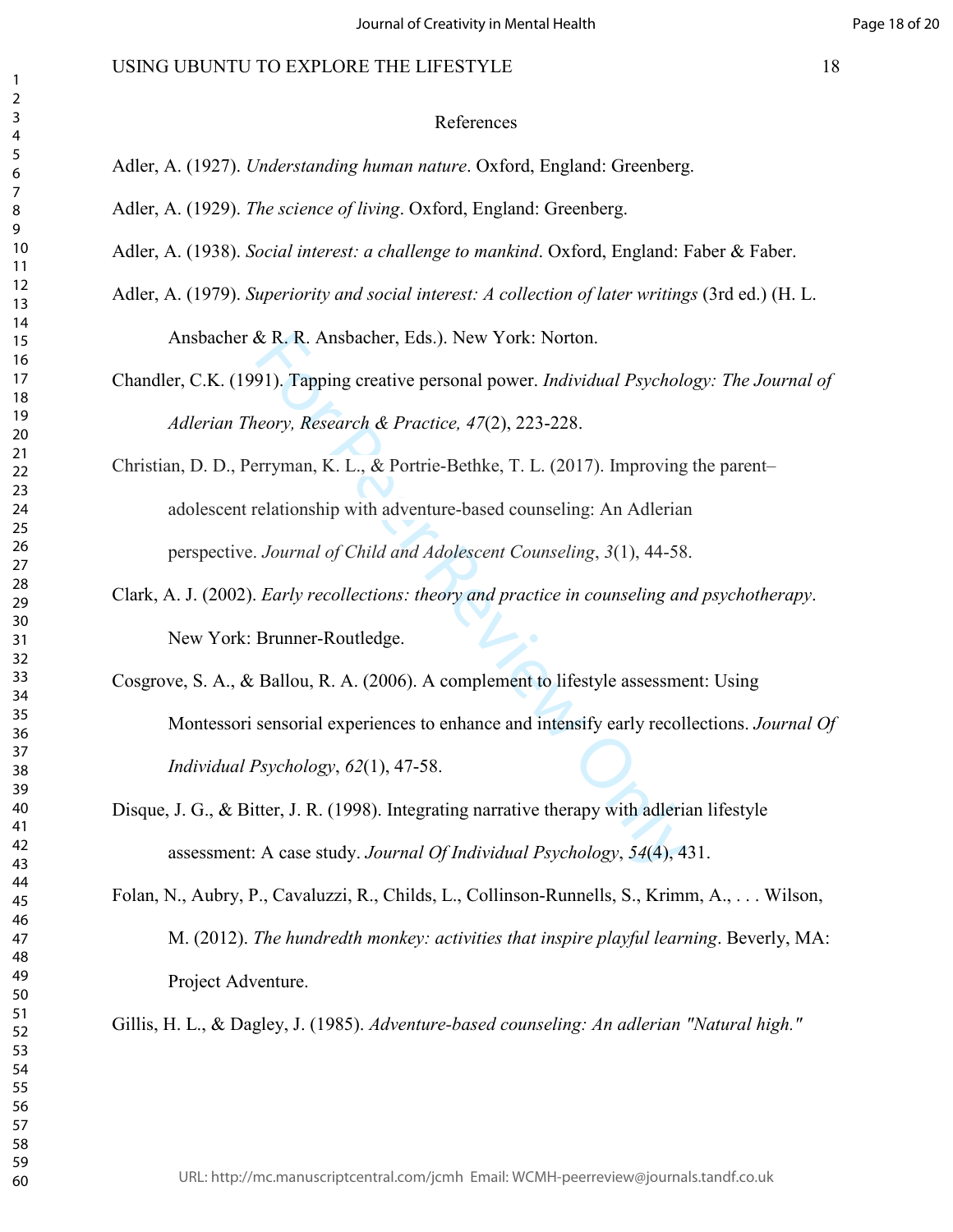### USING UBUNTU TO EXPLORE THE LIFESTYLE 19

- Gass, M. A., Gillis, H. L., & Russell, K. C. (2012). Adventure therapy: Theory. *Research, and Practice New York: Taylor and Francis, Kindle Edition*.
- Glass, J. S., & Myers, J. E. (2001). Combining the old and the new to help adolescents: Individual psychology and adventure-based counseling. *Journal of Mental Health Counseling*, *23*(2), 104.
- Gordon, W. C. (1989). *Learning and memory*. Belmont, CA, US: Thomson Brooks/Cole Publishing Co.
- Kern, R. M., & Curlette, W. L. (2006). Creative applications and conceptualization of individual psychology. *Journal of Individual Psychology*, *62*(1), 1-2.
- Manaster, G. J., & Corsini, R. J. (2009). *Individual psychology: theory and practice*. Chicago: Adler School of Professional Psychology.
- McCormick, R., & Ortiz, C. (2014). *Ubuntu activity guide*. United States: High Five Adventure Learning Center Inc.
- S9). *Learning and memory*. Belmont, CA, US: Thomson B<br>Co.<br>
Lette, W. L. (2006). Creative applications and conceptuali:<br>
Journal of Individual Psychology, 62(1), 1-2.<br>
Corsini, R. J. (2009). Individual psychology: theory a Mosak, H. H., & Pietro, R. D. (2006). *Early recollections: Interpretative method and application*. New York, NY, US: Routledge.
- Murdock, N. L. (2009). *Theories of counseling and psychotherapy: A case approach*. Upper Saddle River, NJ: Merrill/Prentice Hall.
- Schoel, J., & Maizell, R. (2002). *Exploring islands of healing: New perspectives on adventure based counseling*. Beverly, MA: Project Adventure.

Shulman, B. H., & Mosak, H. H. (1995). *Manual for life style assessment*. Bristol, PA: Accelerated Development.

Sweeney, T. J. (2009). *Adlerian counseling and psychotherapy: A practitioner's approach* (5th ed.). Routledge.